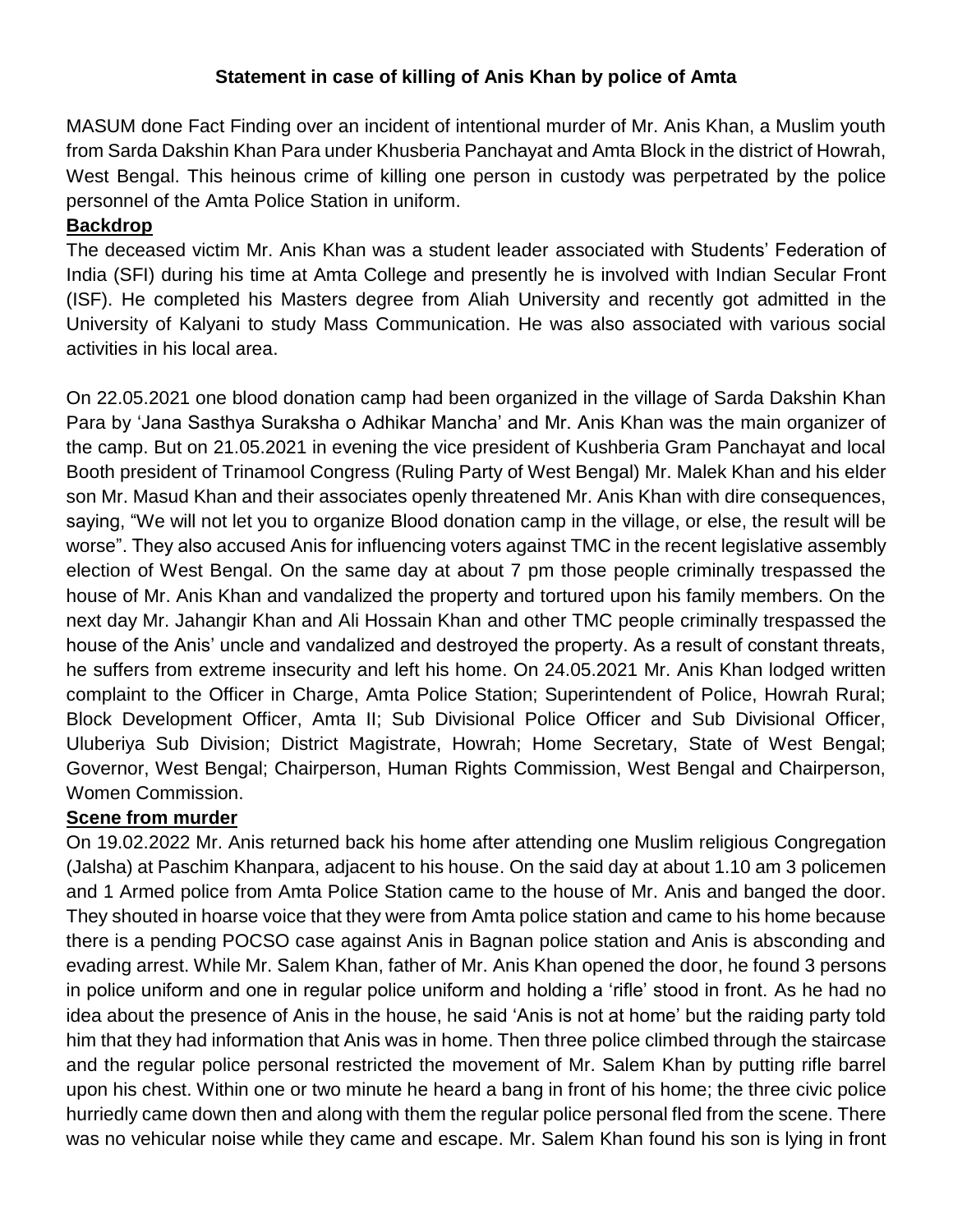of the house with grievous head injuries. He immediately took his injured son to the Bagnan hospital by one maruti van of the neighbour. But in the middle of the road when he found that his son became lifeless, he returned back to his house and informed Amta Police station. But after spending one full night, no police personnel from Amta Police Station came there though the distance from the police station and Anis' house is less than 20 minutes. In the next morning, on 19 February, at about 9.30 am the police personnel came to their house and took the body of Anis with them. The police personnel told to the family members of the victim to come to the Amta Police Station. When the family members of the victim went to the Amta Police Station they did not see the body of Anis. From the police Station they were informed that Anis' body was sent to the Ulubaria Hospital. The family members of the victim again rushed to the Uluberia Hospital. When they reached to Uluberia Hospital, they found that the post mortem examination of the deceased victim Anis Khan was completed. No family members were present during the Post Mortem Examination as when the family members reached the hospital, the PME was already done. At around 2:30 PM, the body was handed over to the family and burial was done at around 6:30 PM. Till date Post Mortem Examination report is not handed over to the family of the deceased. Post Mortem Examination of Mr. Anis Khan was done by Dr. Soumya Roy attached with Uluberia subdivisional hospital, with PME No 133 dated 19.02.2022. Dr. Sudip Ranjan Karar is the Superintendent of Uluberia Sub Divisional Hospital.

Ms. Sagira Bibi, elder sister of Anis Khan told to our fact finding members that she was at her inlaws place, which is 5-6 kilometers from Anish's home, while she heard about the incident at around 2.00 am she rushed for her maiden home, en route there was an ongoing Jalsa (religious congregation) at Paschim Khanpara just adjacent to the place of occurrence, where she confronted with 4 police personnel, while they enquired about her movement on the wee hours, she narrated the truth that her brother faced an incident but the mentioned Police asked her to return to her inlaws house.

#### **What we saw**

On 23 February, our fact finding team visited Amta police station and talked with Mr. Krishnendu Ghosh Dastidar, Sub- Divisional Police Officer, to get the information regarding the death case of Anis Khan. According to him a case was registered on 19.02.2022 vide Amta PS Case No. 48/22 under sections 302/201/34. The complainant was Mr. Salem Khan, the father of the deceased. Previously the DSP- DNT was appointed as the Investigating Officer of the case but later the case has been transferred to SIT (Special Investigating Team) headed by ADG- CID. He claimed that Anis Khan was FIR named accused in 4-5 criminal cases, including a case related POCSO Act, but he did not share the details of those cases. The cases were registered during 2017-2018 and 2019. Anis Khan and his sister-in-law made few complaints related to threat and intimidation by few of their neighbors and political leaders. He claimed that all were duly redressed. He even made complaint to NHRC and with direction from NHRC that complaint was redressed too. He mentioned according to PME report there was injury on the right side of the head and knees of the deceased victim and ante mortem in nature. While asked specifically whether Anis Khan was drunken at the time of death, he purposefully kept mum. He had no knowledge about family's request for copy of PME report. He also informed The team that one sub inspector and two civic police, attached to Amta police station have been suspended due to dereliction of duty on their part as they were in duty at the place and time of the occurrence. He informed us that they have registers and corresponding registers related to movement of officials attached with police station, from those registers they obtained evidences against them and their non performance of duty at the time and place of the occurrence. The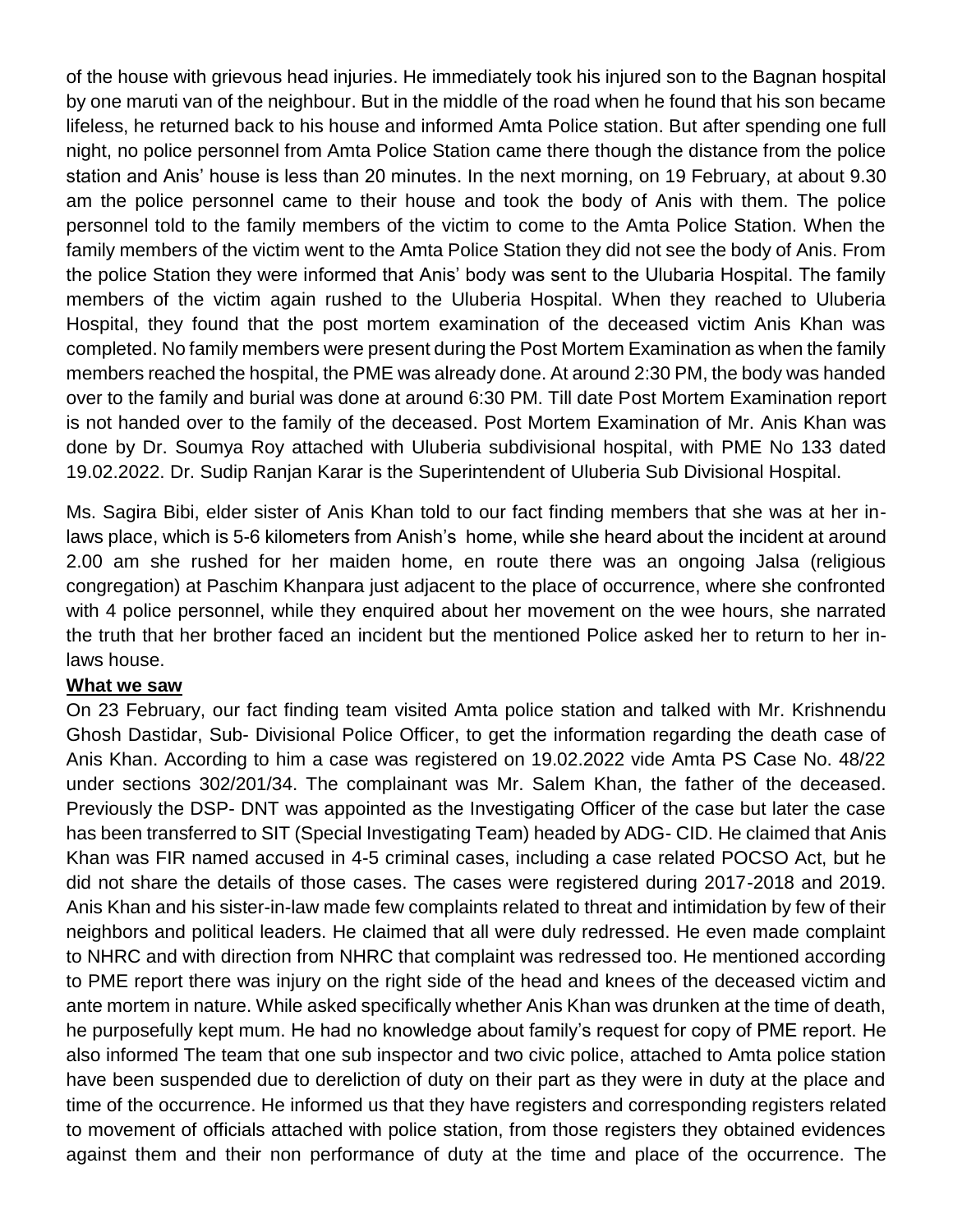investigation of the case of murdering Anis Khan is not lying with Amta police now; it has been taken over by the Special Investigation Team (SIT) as ordered by Government of West Bengal.

While the Fact Finding team was present at Anis' house, the members of SIT and Block Development Officer of Amta Block II made visit to the house of the deceased and trying to force them for a consent for exhumation of the body for another fresh Post Mortem Examination but the family refused to give them the consent and was firm on transfer of the case for CBI investigation or a Court's direction for the same; in front of several media men. The family members of Anis were asking several questions before the authorities regarding malpractices of the administration; even family refused to hand over the mobile phone of Anis to the member of the SIT.

Our FF team visited Kushberia Gram Panchayat office and talked with the member of the Panchayat Ms. Sabina Bibi did not come forward to stand beside the family.

### **Afterwards and reactions**

On 23.02.2022 the Director General of Police, West Bengal Mr. Manoj Malavya stated that one home guard named Mr. Kashinath Bera and one civic volunteer named Mr. Pritam Bhattacharya of the Amta Police Station were arrested for interrogation purpose. He also admitted that Amta police was involved with this case.

This issue of murder now overwhelmly circulated through regional and national media. Here are some glimpses: - [https://www.telegraphindia.com/west-bengal/murder-in-bengal-anis-khan-murder](https://www.telegraphindia.com/west-bengal/murder-in-bengal-anis-khan-murder-bengal-government-suspends-2-cops-sacks-home-guard/cid/1852976)[bengal-government-suspends-2-cops-sacks-home-guard/cid/1852976](https://www.telegraphindia.com/west-bengal/murder-in-bengal-anis-khan-murder-bengal-government-suspends-2-cops-sacks-home-guard/cid/1852976)

<https://www.thequint.com/news/hot-news/anis-khan-pushed-off-roof-of-residential-building>

<https://thewire.in/rights/protests-in-west-bengal-after-student-leader-anis-khan-found-dead>

[https://www.anandabazar.com/west-bengal/anis-khan-death-questions-arising-regarding-the](https://www.anandabazar.com/west-bengal/anis-khan-death-questions-arising-regarding-the-behavior-of-civic-volunteers-and-homeguard/cid/1330537)[behavior-of-civic-volunteers-and-homeguard/cid/](https://www.anandabazar.com/west-bengal/anis-khan-death-questions-arising-regarding-the-behavior-of-civic-volunteers-and-homeguard/cid/1330537)1330537

## **Anomalies**

Fact finding team of MASUM visited the victim's house, Uluberia Hospital, Amta Police Station, Morgue, local Kushberia Panchayat office and interviewed with several policemen, health workers, panchayat members, family members of the victim, neighbors and others. Several questions / facts were raised during our fact finding. We want to put down here:-

- This is an intentional murder by the police personnel of Amta Police station.
- If the police personnel came to arrest Mr. Anis Khan then why they did not do so?
- Why police enter into the house of the victim at middle of the night by violating the provision of section 46 of the Code of Criminal Procedure?
- Why the complaint of Mr. Anis Khan dated 24.05.2021 did not register / steps taken by the Amta police?
- Previously, Anis lodged complaint against local TMC leaders who constantly threatened him and his family members. The police administration totally failed to provide security to the victim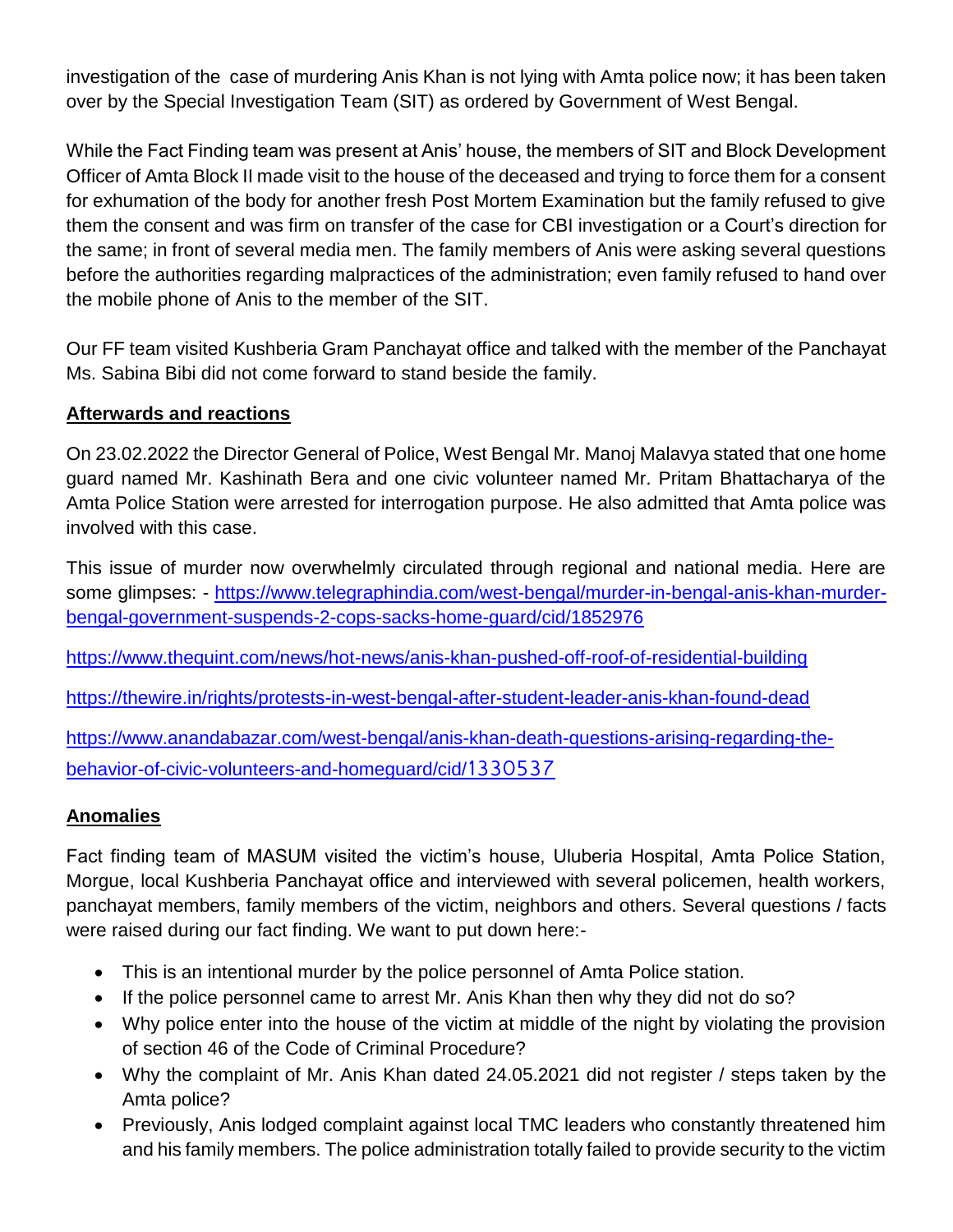and to take proper action against the hoodlums. It shows that Amta police was partisan to deal this case.

- The police personnel of Amta Police Station came to the place of occurrence after more than seven hours of informing the incident while the distance of Amta Police Station from Anis' house is 20 minutes. Is it to ensure that Anis will be dead by that time?
- Who, when and where declared that Anis Khan was dead?
- Who, when and where done inquest over the body of Anis Khan according to procedure?
- The dead body of the victim was taken to Uluberia hospital for post mortem examination by police. But they did not inform the family members of the victim. Why this intentional negligence done by police?
- Was the post mortem examination of the victim video graphed?
- Under order of whom the inquest was done and under which section of Criminal Procedure Code? Why the family members were not informed about their presence during the time of inquest of the deceased?
- Guidelines framed and circulated by N.H.R.C. in case of arbitrary execution on 27 March 1997 was not followed by local police of Amta police station. Why?
- Why the police personnel of Amta Police Station do not provide FIR copy though section 154 (2) clearly stated to deliver the copy of the FIR to the complainant free of cost?
- Under supervision of police Post Mortem Examination was conducted by Dr. Soumya Roy. Why and for what reason the total process was done so hurriedly and haphazardly?
- Why Post Mortem Report was not delivered to the family members of the deceased?
- The police of Howrah Rural district, the prosecution and the medico legal officers did not follow the Minnesota protocol while conducting autopsy.
- Why the FIR copy vides Amta Police Station case number 48/22 dated 19.02.2022 was not uploaded in the website of the Amta Police Station and therefore violated the guidelines in the apex court judgment in Youth Bar Association case? Is it for suppression of facts to the people of India?
- Why only two persons were arrested when the complaint of this case is against involvement of many others of Amta Police Station and local administration for extra judicial killing of Anis Khan?

In this regard we demand:

- The whole incident must be investigated impartially.
- Special Investigation Team (SIT) has to prove that they will investigate the crime of killing one youth with clear hands.
- As the policemen arrested in this case has demanded that 'everything was done under the order and supervision of higher officers'; so many other superior officer in different line offices are involved with this case. So, the guilty officers must be booked and prosecuted.
- The personnel and officials involved in this heinous crime by omission or commission of duties, respectively, be booked in this case.
- Stern penal action must be taken against Mr. Malek Khan, Local TMC booth president and his elder son Masud Khan for continuous threat upon the victim and vandalism in the house of the family members of the victim.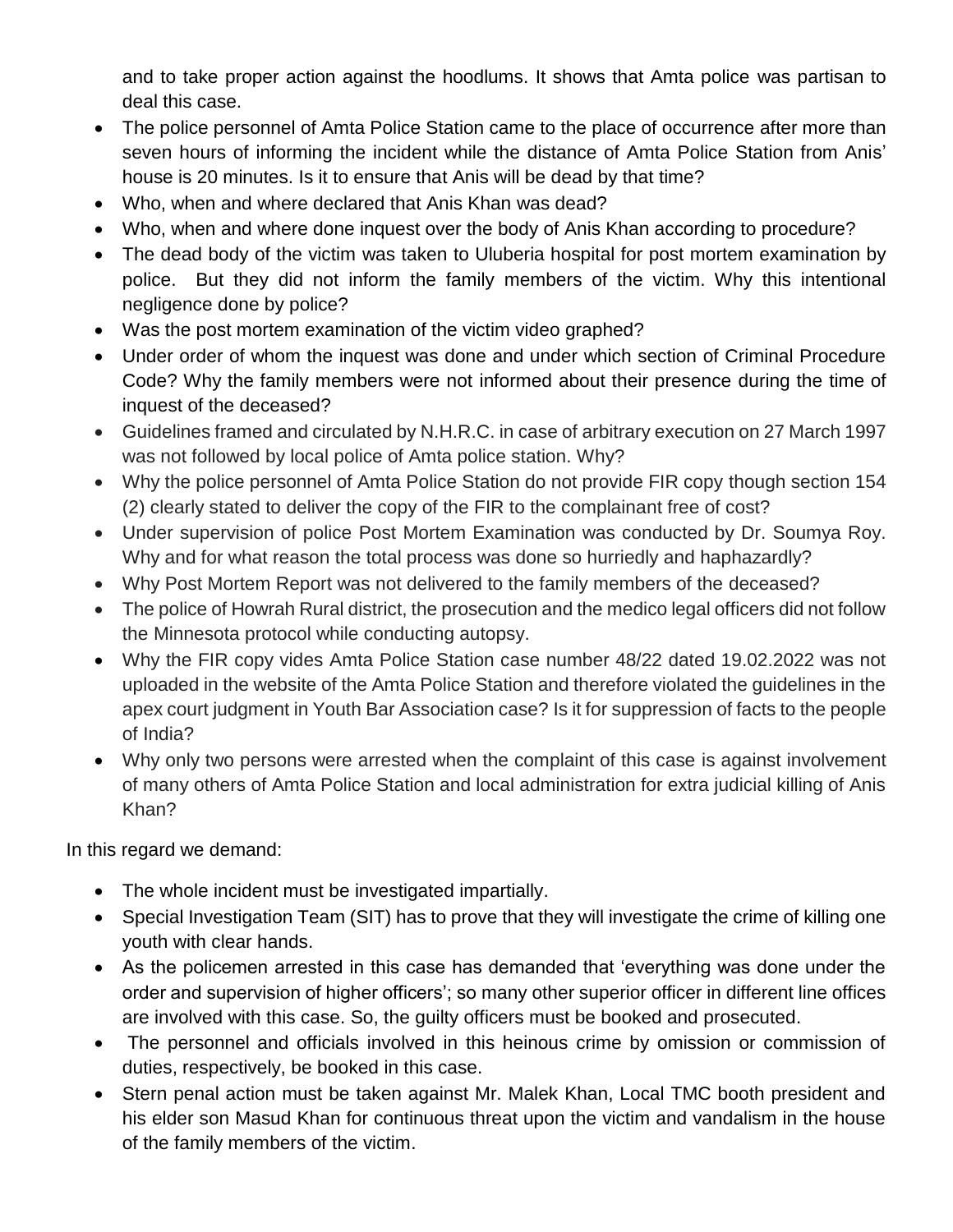- The personnel and officials involved in this case must be booked with fabricating false evidences, using as true a certificate known to be false, causing disappearance of evidence of offence, giving false information respecting an offence committed, false charge of offence made with intent to injure and public servant in judicial proceeding corruptly making report.
- Proper compensation must be provided to the family members of the deceased victim.
- Effective investigation must be taken based on the guidelines of the Istanbul protocol and Minnesota protocol.
- Proper security and safety of the family members of the victims must be ensured.
- Immediate direction should be given to the concerned authority to provide PME report, inquest report and FIR copy to the victim's family.

Thanking you,

Yours truly

Kirity Roy Secretary, MASUM & National Convener, PACTI 25 February 2022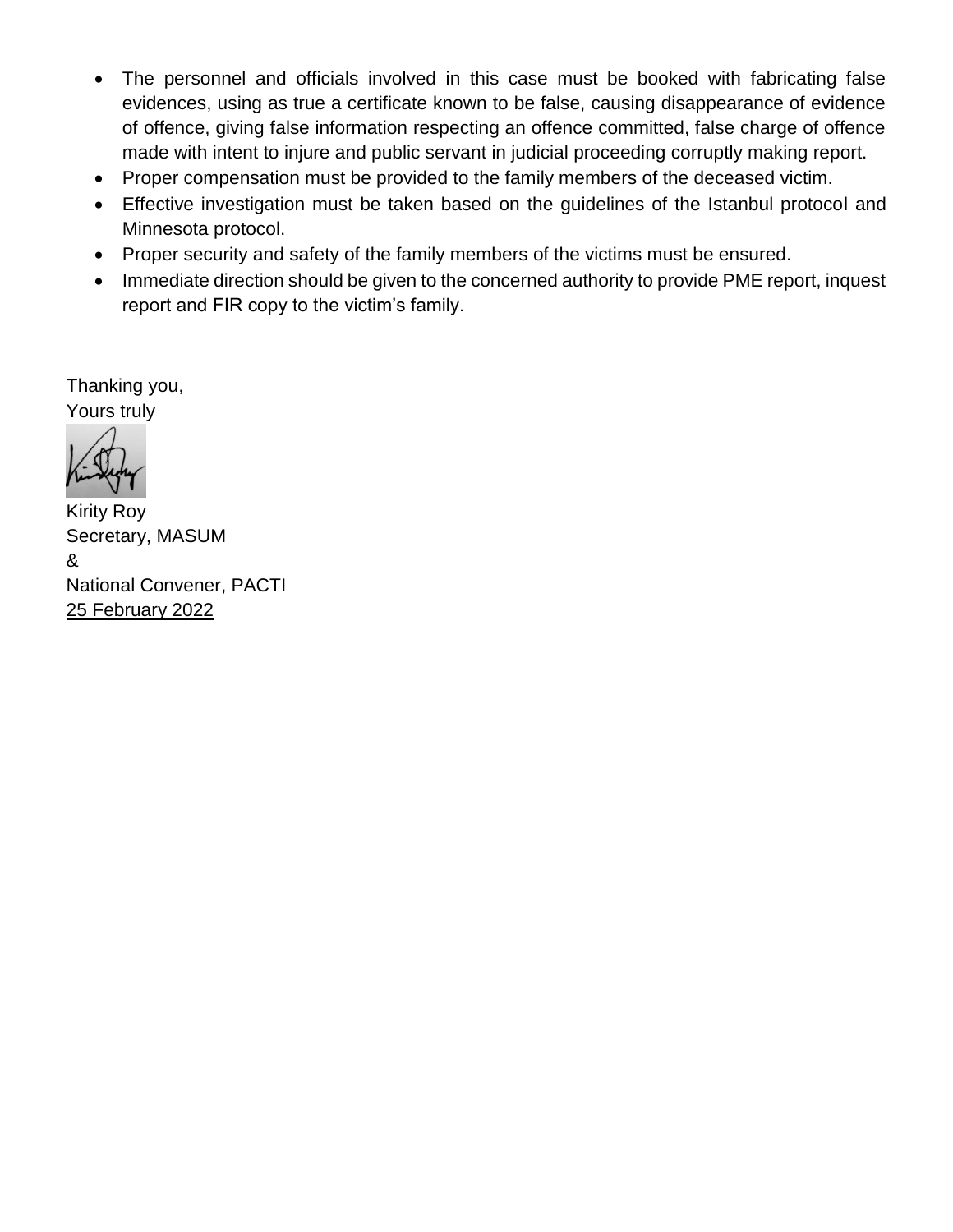$5<sup>5</sup>$ অফিসাব ইন চাৰ্জ. आमज थाना. आमजा, श3ज

 $500 - 28022$ 

# ( বিষয় - শাসকদল কৰ্তৃক বলপূৰ্বক বক্তদাল শিবিৰ বন্ধ কৰে দেওয়া এবং পৰবৰ্ত্তী হিংসাৰ প্ৰতি আপলাৰ দগ্বৰেৰ দ্ৰুত কাৰ্যকৰী পদক্ষেপ গ্ৰহণেৰ আৰেদল)

#### मशानम.

আমি শ্রীযুক্ত আলিস থান, আমতা থানার অন্তর্গত সারদা দক্ষিণ থান পাড়া প্রামের বাসিন্দা। আশনার অবগতের জন্য জানাই যে, গত ২২/৫/২১ ভারিশে একটি রক্তদান শিবিরের উদ্যোগ নেওয়া হয়েছিলো আমাদের গ্লামে। জনস্বাস্থ্য সুরক্ষা ও অধিকার মফ, উলুবেডিমা মহকুমা.. হাওডা'র পক্ষ এই উদ্যোগের মূল উদ্যোক্তা দিলাম আমি। বর্তমান সমথে রক্তের তীর সংকটের সময় উক্ত রক্তদান

শিবিরটি সদল করার জন্য এলাকার বিভিন্ন সানুষদের আমন্তুণ জানানো হয়। কিন্তু গত ২১/৫/২১ তারিখ বিকেল বেলায় আমাদের গ্রাম পঞ্চায়েত (কুশবেড়িয়া গ্রাম পঞ্চায়েত) এর উপ প্রধানের ও স্বানীয় ভূপমূল বুধ সভাপতি মালেক থান ও ভার জেষ্ঠ পুত্র মাসুদ থানের নেতৃয়ে এবং ভাদের কিছু অনুগামীরা হুমকি সহকারে আমাকে প্রকাশ্য রাস্তায় জানায় "রক্তদান শিবিরটি করা যাবে না, আর করলে ফল ভীষণ থারাণ হযে"। আমি কারন জানতে চাইলে ভারা আমাকে বলে " এবারের নির্বাচনে আমাদের পার্ট থেকে তৃণমূল ছাড়া অন্যরা ভোট পেলো কেন? এর দায় আমাকে নিডে হবে"। অমি বলি মানুষ কৰন তোট দিলেছে তার দায় আদি কেন নিডে যাবো, এবং গনভান্তিক পদ্ধতিতে প্রভোকের অধিকার আছে ভার পদন্দের প্রামীকে ভোট দেওয়ার "। এটা বলার গরেও উক্ত ব্যাক্তিরা আদার কোনো কথার কর্ণপাত করে নি। এবং আমাকে বমকি দিতেই থাকে। এবাড়াও আরো নানা রকম মিখ্যে অভিযোগ দিতে খাকে। অতঃপর ঐ দিন আনুমানিক সন্ধ্যা ৭টা নাগাদ উক্ত ব্যক্তিরা আমার বাড়ি চতাও হয় এবং আমারে, আমার বৃদ্ধ বাবা ও বাড়ির মহিলাদের এবং এক প্ৰতিবন্ধী বোদ কে অকথ্য ভাষায় গানিগালাজ করে এবং বাড়ি দরজায় লাখি মারতে থাকে এবং আমাকে প্রানে মেলে কেলার জমকি দেয়। এরগর পরদিন আমাকে বাতি দাভা করে দিয়েছে।

গুৱপন থেকেই পাগাতার আক্রমণ চালিমে আসাদ উক্ত ব্যাকিরা। গওকাল দৃশুরের দিকে আচমকা অম্যার দোট কাকাকে জাহামীর খান ও আলী হোসেন খান বাডিতে ঢুকে মারধর করে এবং রাত ১১টার দিকে আমাদের গোসাল ধর ও রায়া ঘরটি বিতৎস্য তাবে তাসচুর করে তাসচুর করে মেহবুর শান(দবু), রাজা শাঁন, সাইফুরা শাঁন, আতি শাঁন সহ আয়ো আলকেই। এরা প্রত্যেকেই তৃপমূলের সদস্য। প্রতিদিনই কোলো না কোলো ভাবে এরা खाऊमन कराण।

এমভাবস্থার আদি ও আদার সময় পরিবার তীবণ নিরাপতাহীনভার মধ্যে আদি এবং আশকা প্রকাশ করদি যে, মেকোনো দিন এরা আমাকে ও পরিবারকে प्राप्त (मद्य (फनएक भारत)

এই মোতাবেক উপযোজ আমার আবেদনের প্রতি আগনার দৃষ্টি আকর্ষণ করদি এবং উক্ত আক্রমণকারী ব্যাকিদের বিরুদ্ধে উপযুক্ত আইনি ব্যবস্থা গ্রহণ(p: এবং আমার সময় পরিবারের দিরাপতা শিশ্চিত করার জন্য অবিলম্বে আপনার দম্বরের প্রযোজনীয় দ্রুত কার্যকরী পদক্ষেপ গ্রহণের আবেদন জানান্দি। খেতাৰে এরা আদাকে অনুসরন করছে তাতে আদার পক্ষে থানায় যাওয়া সম্বয নয়, এই কারনে পোশ্ট মারফত আমার এই অভিযোগ পত্রটি পাঠালাম। সার্বিক ভাবে আগনার সহযোগিতা কামনা করি।

> সারদা দক্ষিণ থাঁৰ শাভা আনতা থালা, হাওডা-৭১১৪১৩ (Proddddorf)

opy to<br>)SP(Howrah Rural)<br>)BDO(Amta 2no) 3)SDPO (Uluberiya SD)<br>4)SDO(Uluberiya SD) 5) DM(Howrah) 6) Home Secretary (WB) (WB) **BJAPDR(WB State Committee)** Sunaswasthya Surokitsha O Adhikar Mancha (Uluberiya SD., Howrah)<br>7)Chairperson, Human Rights Commission (WB)<br>6)Chairperson, Women Commission (WB)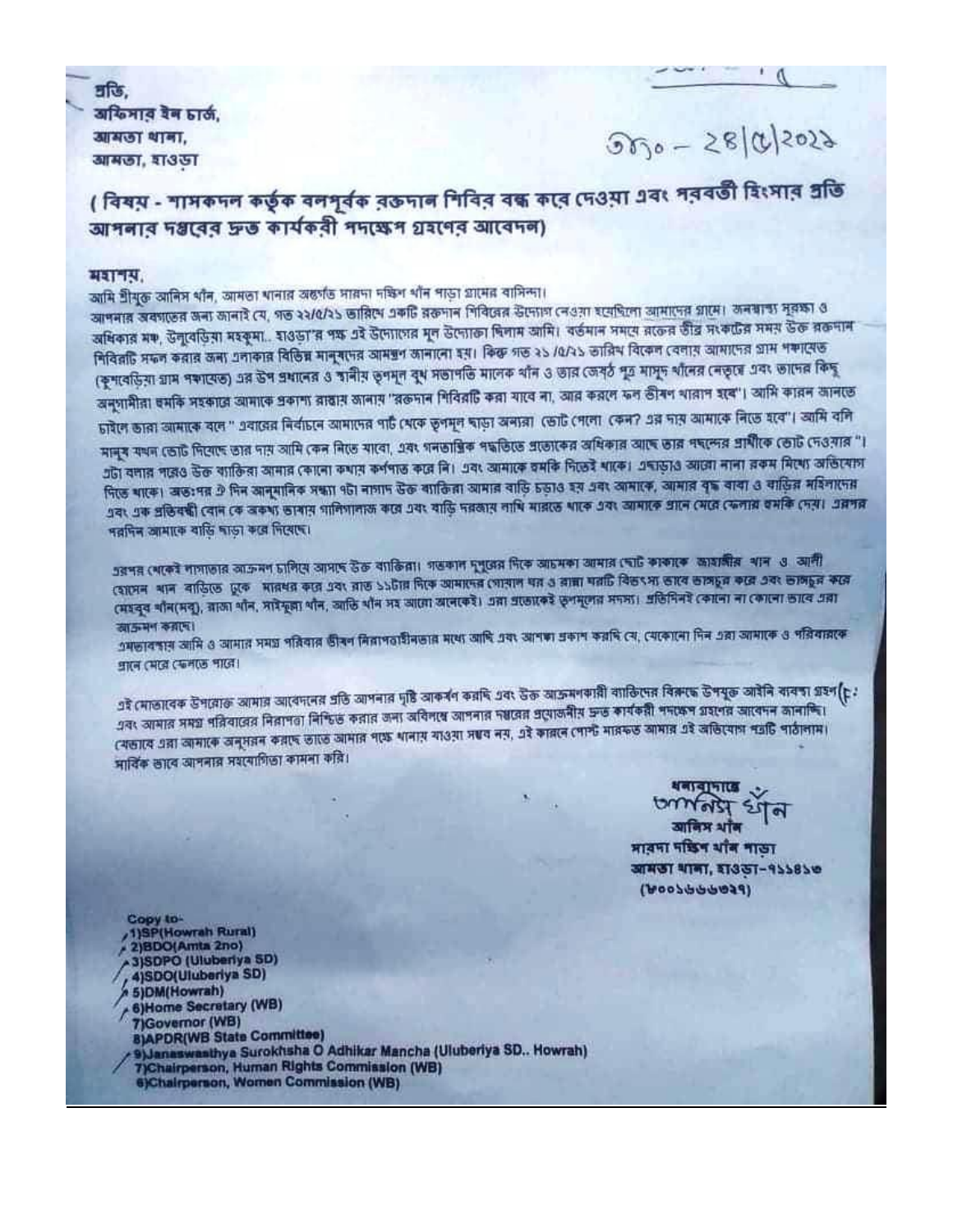$\sigma T$ The Superintendent Uluberia S.D Hospital Uluberia, Howrah (Through Morgue In-Charge) Ref: Amta PS U.D Case No- 06/22 dt, 19,02.2022 Sub:- Request for dead body hand over, Sir, With profound respect and most humbly I beg to state that after Road challan cum Disposal order Mill Providing P.M Examination the dead body of the deceased Anish Khan (28 yrs)<br>S/O- Salem Khan Vill- Sarda Dakshinpara, P.S. Amta, Dist-Howrah in c/w ine the examination of deceased names Anigh Bhan. (28m) 19/12 Siccio Selem Hhan Junge Sarda Dayahin Khan Panc the above noted reference may kindly be handed over to his elder brother es Amte Discountered namely Sabir Khan S/O- Salem Khan Vill- Sarda Dakshinpara, P.S- Amta, ,<br>Post  $\frac{1}{2}$ <br> $\frac{1}{2}$  Case no 2.0 Hospital, Ull inede, Hospital, 25, per *Amate.*<br>
3.0 Case no 26/22 Dist-Howrah after P.M examination for cremation as per Muslim rites and customs. Pre No. 133 saved 19-09-2022<br>CMo 256 saved 19-09-2022 34 PTO STAT Body nanded over to party of deceal nd for premation/burial purpose This certificate is valid till cremation/(ujrial."  $\operatorname*{Hess}$  signature/ left thumb impression was taken before me. 灶 Bui  $19/22.$ Date 19.02.2022 MEDICACOR FICER 19/2/22 ULUBERIA S.D.HOSPARY ULUBERIA, HOWRAH Yours faithfully, Keless (SI Pritom Bhowmick)<br>Amta PS<br>Howrah Rural District<br>Date:  $19.02.2022$ 

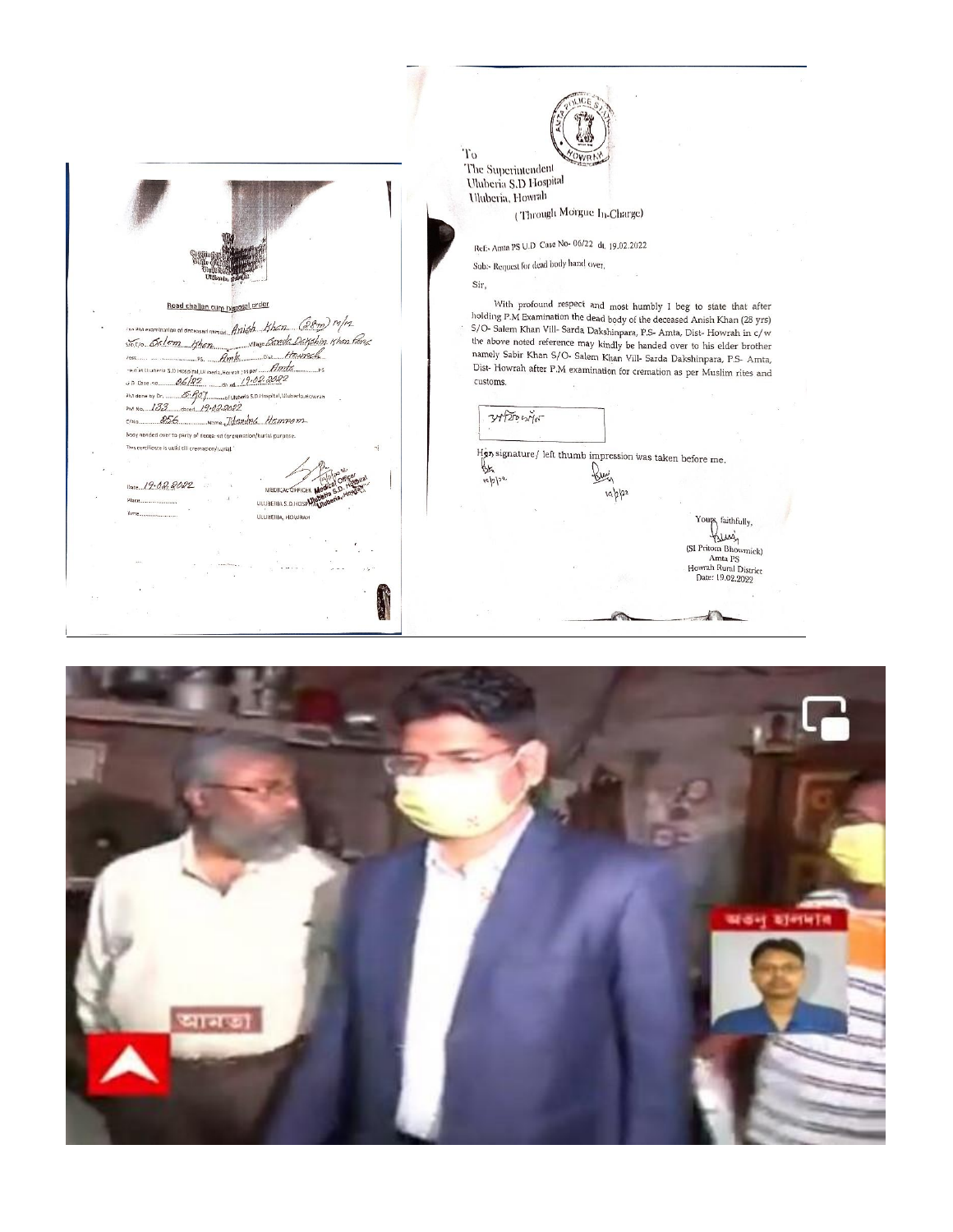